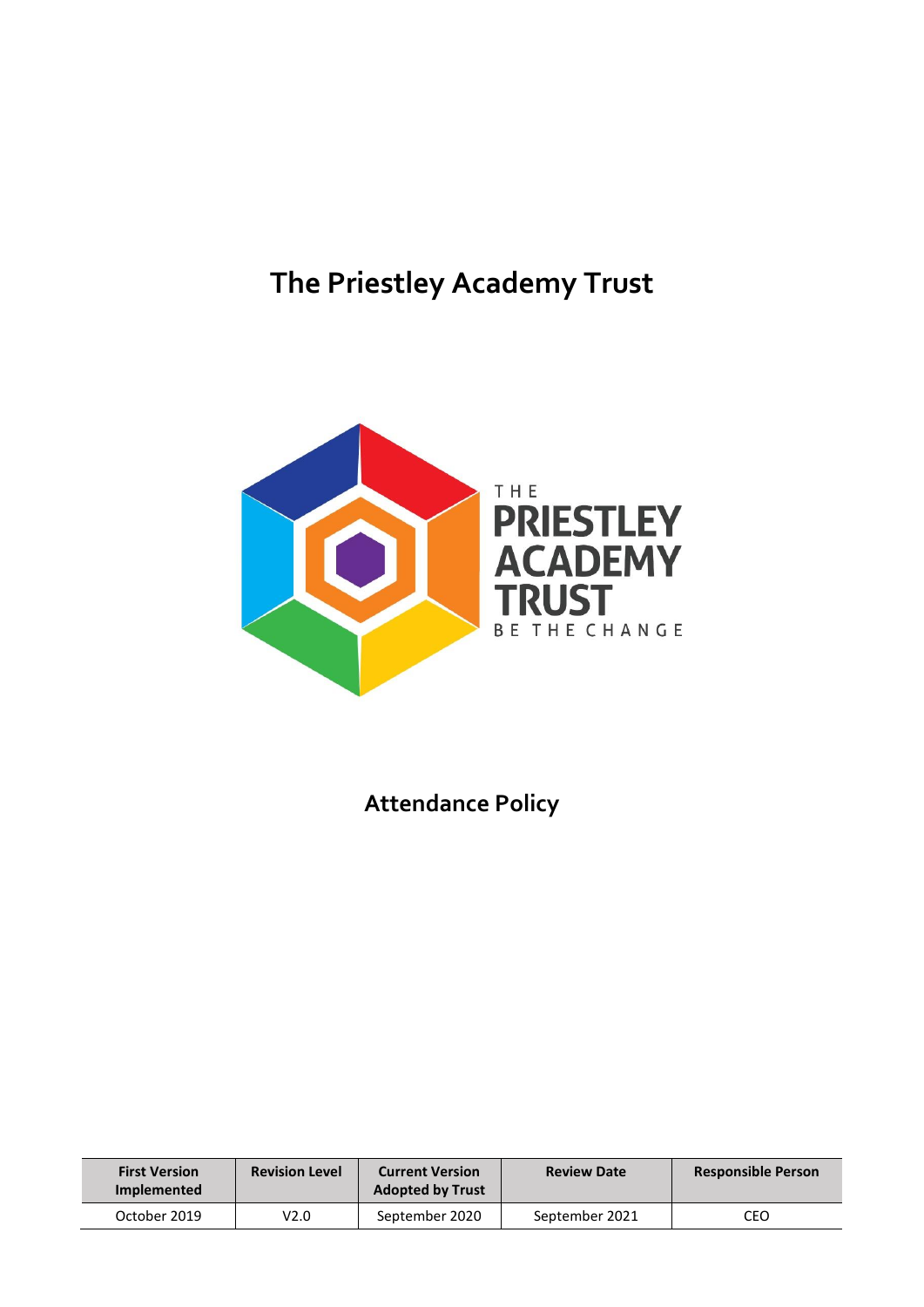# **Contents**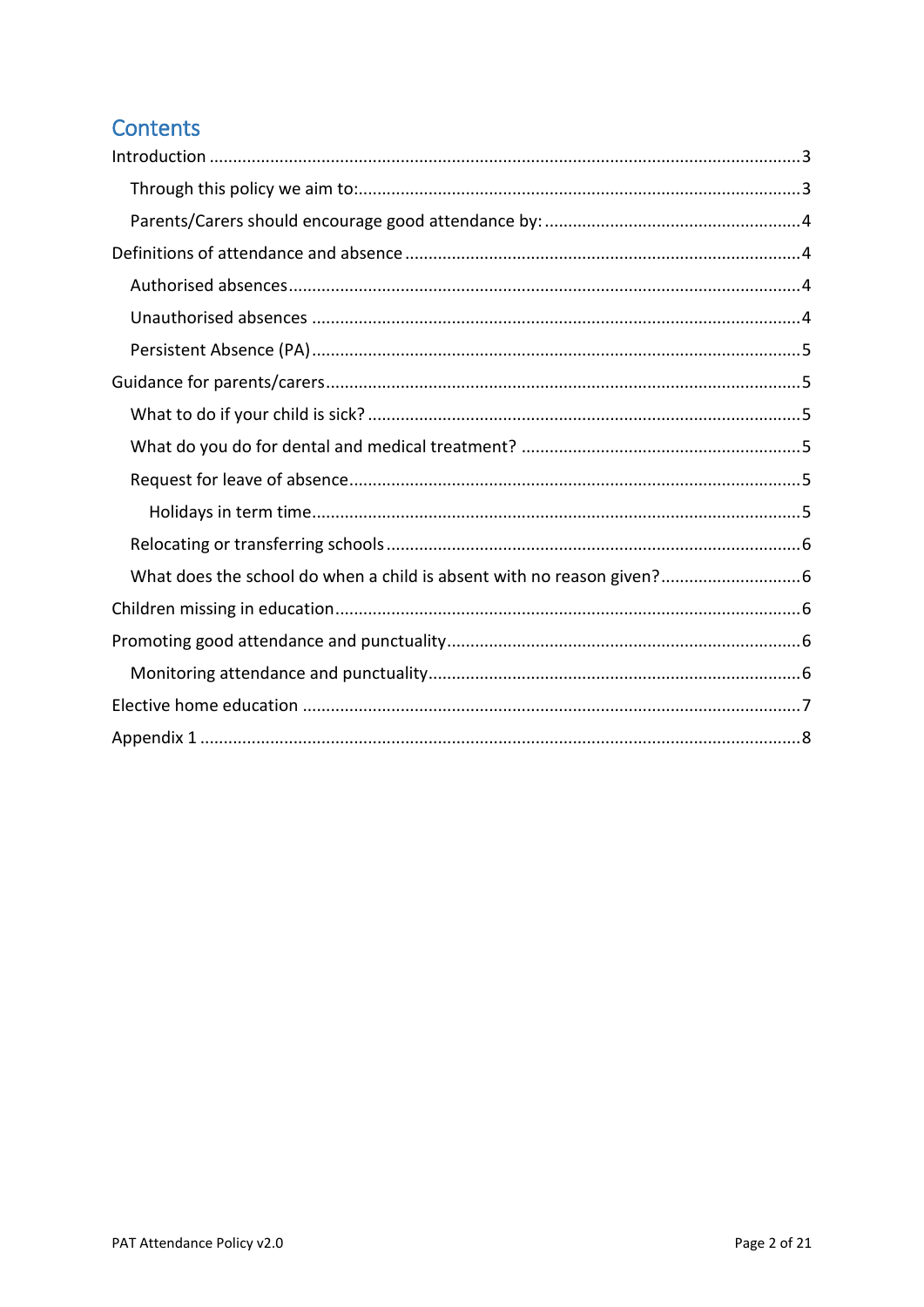# <span id="page-2-0"></span>**Introduction**

The schools of The Priestley Academy Trust believe that good attendance is not simply a legal requirement: it is essential if pupils are to take full advantage of the range of opportunities that school offers and gain the skills that will equip them for their next stage of education and for adult life. All children are entitled to receive the full benefits of education. Attendance is also a safeguarding issue as children are at risk if their whereabouts are unknown.

We recognise punctuality as an important related issue as frequent lateness will cause children to miss aspects of their education, is upsetting for the child, and is disruptive to others. We recognise the importance of a clear understanding of the need for regular and punctual attendance in preparing children for the workplace.

### **We expect all children to have good attendance, classed as 96% or above.**

By law, all children of compulsory school age (five to 16) must receive a suitable full-time education. For most parents/carers, this means registering their child at a school – though some choose to make other arrangements to provide a suitable, full-time education. Under The Education Act (1996), parents/carers are responsible for ensuring their children attend school regularly and punctually. Failure to do so could result in legal action being taken against them by the Local Authority.

The register is a legal document and schools must, under the Education (Pupil Registration) Regulations 2006 take a register at the start of the morning session, and again during the afternoon session. All absence figures must be reported to the Local Authority and DfE and are recorded on child annual reports. Once a child is registered at a school, the parent/carer is legally responsible for making sure they attend regularly. If the child fails to do so, the parents/carers risk legal proceedings being instigated by way of a penalty notice or being brought before the Magistrates Court (Section 444(1) of The Education Act 1996).

# <span id="page-2-1"></span>Through this policy we aim to:

- Improve pupils' achievement by ensuring high levels of attendance and punctuality
- Achieve a minimum of 96% attendance for all children, apart from those with chronic health issues
- Create an ethos in which good attendance and punctuality are recognised as the norm and seen to be valued by the school
- Raise awareness of parents/carers and pupils of the importance of uninterrupted attendance and punctuality at every stage of a child's education
- Ensure that our policy applies to Nursery and Reception aged children in order to promote good habits at an early age
- Work in partnership with pupils, parents, staff and the school attendance officer so that pupils realise their potential, unhindered by unnecessary absence
- Promote a positive and welcoming atmosphere in which pupils feel safe, secure, and valued, and encourage in pupils a sense of their own responsibility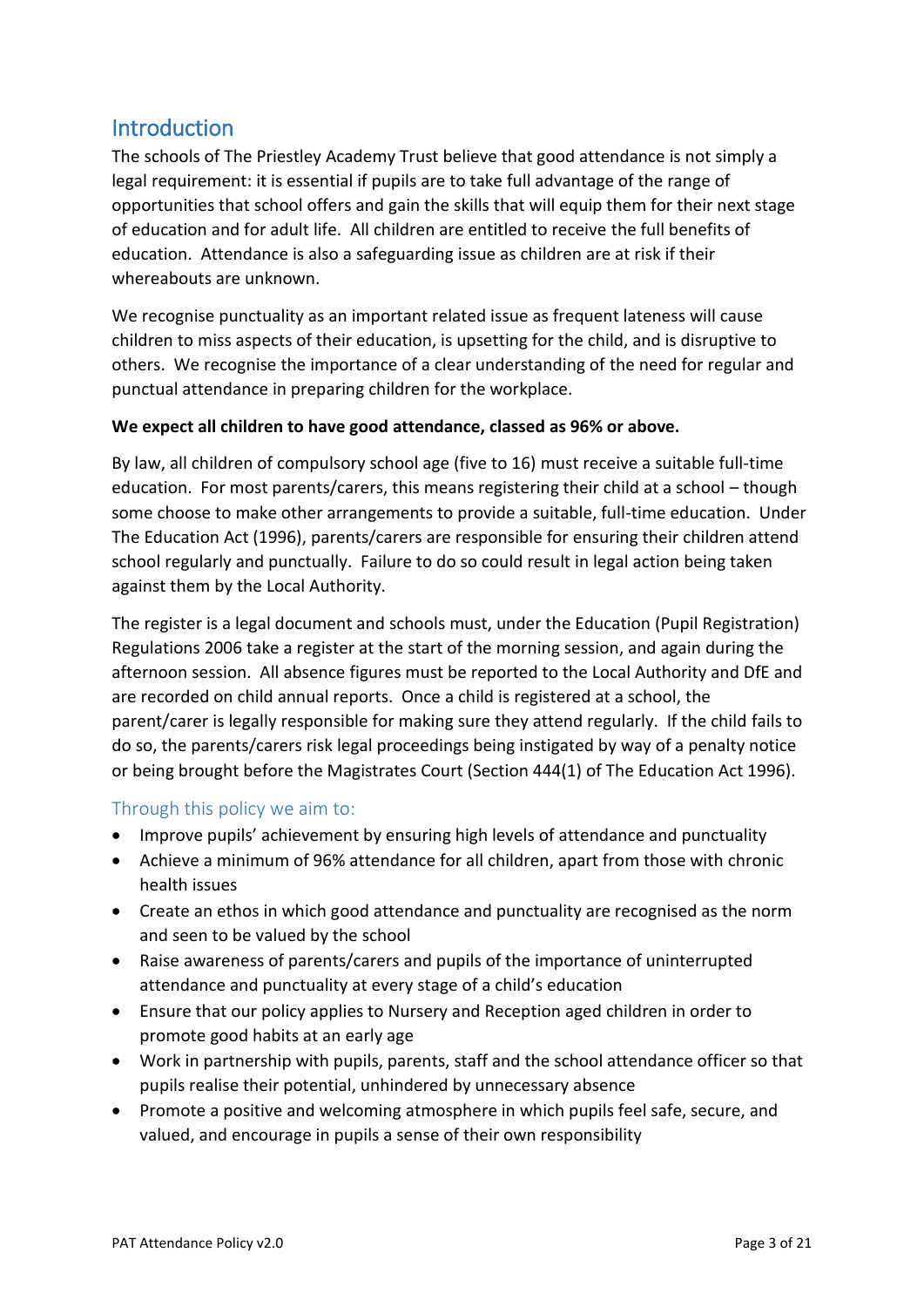- Establish a pattern of monitoring attendance and ensure consistency in recognising achievement and dealing with difficulties
- Recognise the key role of all staff, but especially class teachers, in promoting good attendance

# <span id="page-3-0"></span>Parents/Carers should encourage good attendance by:

- Making sure they understand the importance of good attendance and punctuality
- Taking an interest in their child's education ask about school work and encourage their children to get involved in school activities
- Discussing any problems they may have at school inform a member of the school staff about anything serious
- Not letting their children take time off school for minor ailments particularly those which would not prevent an adult from going to work
- Ensuring that their children attend school for 190 days each year
- Arranging appointments and outings after school hours, at weekends or during school holidays to help to prevent disruption to a child's education and to the school

# <span id="page-3-1"></span>Definitions of attendance and absence

Every half-day absence from school has to be classified by the school as either authorised or unauthorised. This is why information about the cause of any absence is always required on the school's telephone line, in person, or in writing.

### <span id="page-3-2"></span>Authorised absences

These are mornings or afternoons away from school for good reason like illness, medical/dental appointments which unavoidably fall in school time, emergencies or any other unavoidable cause.

#### <span id="page-3-3"></span>Unauthorised absences

These are those which the school does not consider reasonable and for which no 'permission' is given. This type of absence can lead to the school and the Local Authority using sanctions ie penalty notices and/or legal proceedings in the Magistrates Court.

Unauthorised absences include:

- Parents/carers keeping children off school unnecessarily
- Absences which have never been properly explained
- Children who arrive at school after the register has closed
- Shopping, looking after other children or birthdays
- Day trips and holidays in term time which have not been agreed by the school
- Parents or siblings feeling unwell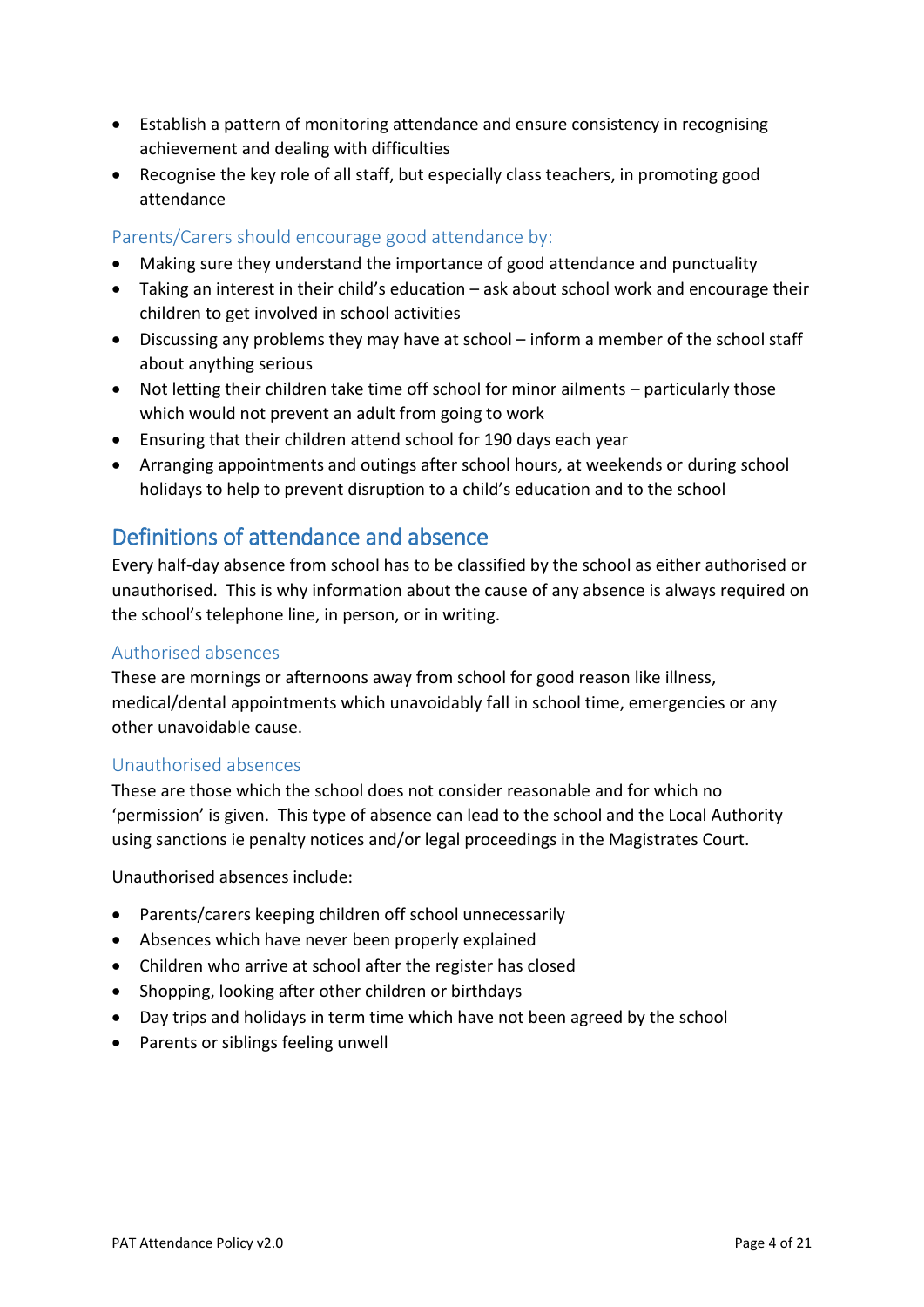Whilst any child may be off school because they are ill, sometimes they can be reluctant to attend school. Any problems with regular attendance are best sorted out between the school, the parents/carers and the child. If a child is reluctant to attend, it is important that parents/carers do not cover up their absence or to give in to pressure to excuse them from attending. This gives the impression that attendance does not matter and usually makes things worse.

# <span id="page-4-0"></span>Persistent Absence (PA)

A pupil becomes a 'persistent absentee' when they miss 10% or more schooling across the school year for whatever reason. All absence is monitored thoroughly. Any child that is seen to have reached the PA threshold, or is at risk of moving towards it, is given priority and parents/carers will be informed of this. All PA pupils are made known to the school attendance officer who will meet with the parents along with a member of senior staff.

# <span id="page-4-1"></span>Guidance for parents/carers

# <span id="page-4-2"></span>What to do if your child is sick?

When your child is unwell please call the school office on the first morning of absence. Your child will receive an unauthorised code if we have not heard from you by 9.30 am.

# <span id="page-4-3"></span>What do you do for dental and medical treatment?

It is expected that these are taken outside of school hours where possible, however we appreciate that in some cases there may be emergencies. Children will be expected to be in school before and after their appointments where possible. It is expected that only the child with the appointment will be absent. Leave for medical or dental appointments will be authorised where evidence has been received from the parents (either a letter, text or email confirming the appointment from the dentist, doctor or hospital or a stamped appointment card for example).

# <span id="page-4-4"></span>Request for leave of absence

Leave of absence in term time can only be granted in exceptional circumstances. Any parent wishing to request term time leave for their child MUST arrange to meet with a member of school staff before taking their child out of school.

At the meeting the Local Authority paperwork will be completed.

Each case will be reviewed on an individual basis.

#### <span id="page-4-5"></span>Holidays in term time

Taking holidays in term time affects children's schooling as much as any other absence and the school expects parents to help us by not taking their children away in school time. **There is no entitlement in law to time off school to go on holiday**.

All applications for leave must be made in advance following a meeting with school staff and before booking any tickets. In making a decision the school will consider the circumstances of each application individually, including any previous pattern of leave in term time. Clearly no policy can cover all contingencies or the complexities of family life and individual circumstances.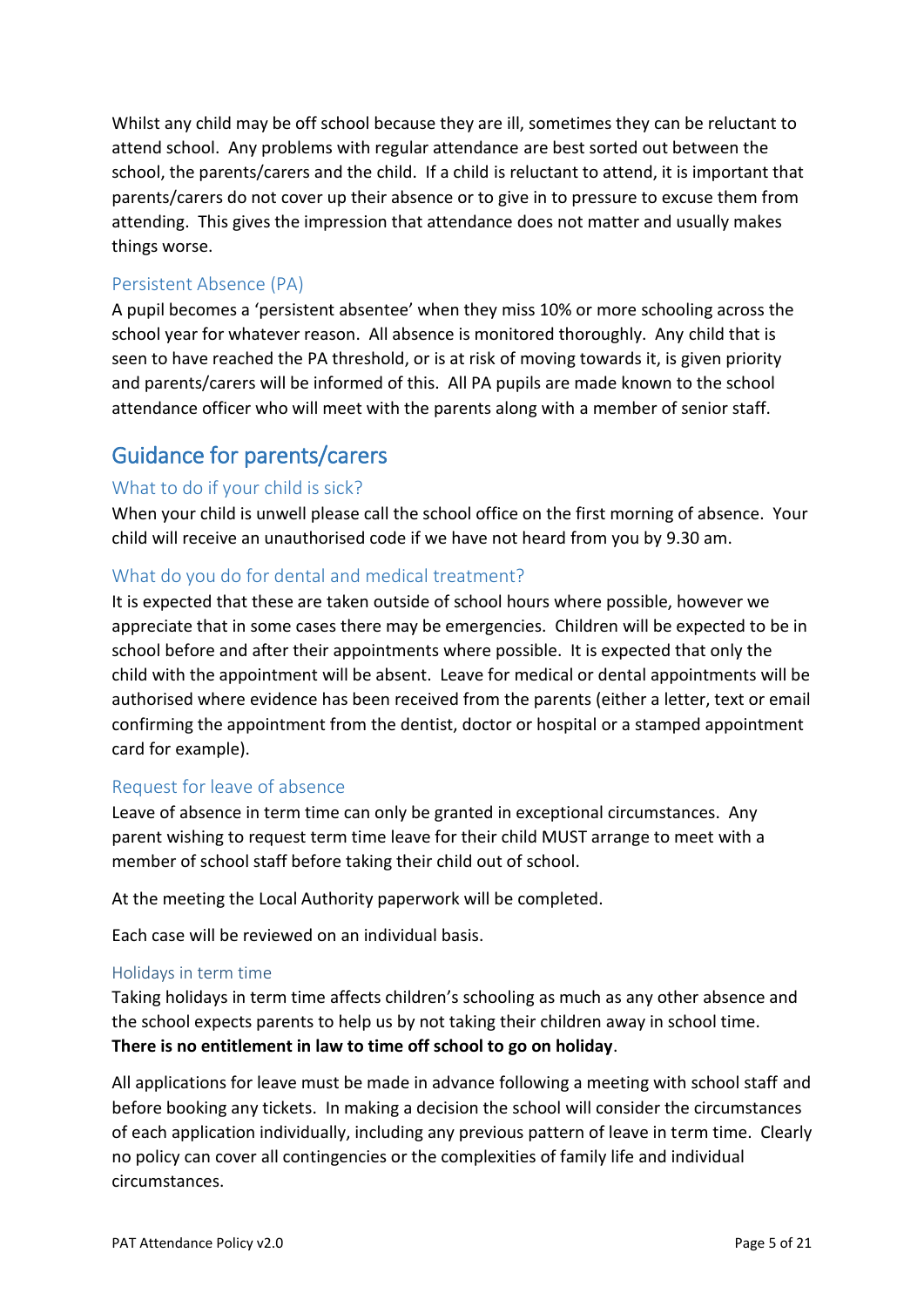#### **Holidays are never authorised under the following circumstances:**

• Where the holiday is during the Key Stage 1 or Key Stage 2 SATs tests

Any holiday taken without the agreement of the school, or in excess of that agreed, will be classed as unauthorised. This could result in your child being removed from the school roll or parents/carers being issued with a penalty notice.

### <span id="page-5-0"></span>Relocating or transferring schools

If you relocate or withdraw your child from school, we must have in writing the following information:

- Forwarding address
- Date of leaving
- New school details

If we do not have these details then a referral to the Children Missing in Education Officer will be made by the school as part of statutory safeguarding procedures.

#### <span id="page-5-1"></span>What does the school do when a child is absent with no reason given?

- Telephone, text or email on the day
- Visit the home
- Write to the parent/carer and continue to call
- Request the teacher to ask for a reason at the beginning/end of day
- Engage with a Welfare Officer to meet with you

Absence will be recorded as unauthorised unless an appropriate reason is given.

# <span id="page-5-2"></span>Children missing in education

We follow the Local Authority policy for children deemed missing in education.

# <span id="page-5-3"></span>Promoting good attendance and punctuality

It is expected that pupils arrive in good time for the start of the day so that no learning time is lost. A "u" code will be assigned after close of registration at 09:30.

#### **Good attendance is recognised and rewarded across the Trust.**

#### <span id="page-5-4"></span>Monitoring attendance and punctuality

Attendance is monitored initially by a member of the school's administration team. A member of the Senior Leadership Team oversees the monitoring process and meets regularly with the school attendance officer.

Attendance/lateness is monitored half-termly and any issues identified concerning absence, illness or lateness will be addressed initially by letter and if necessary a subsequent meeting with strategies put in place to improve attendance.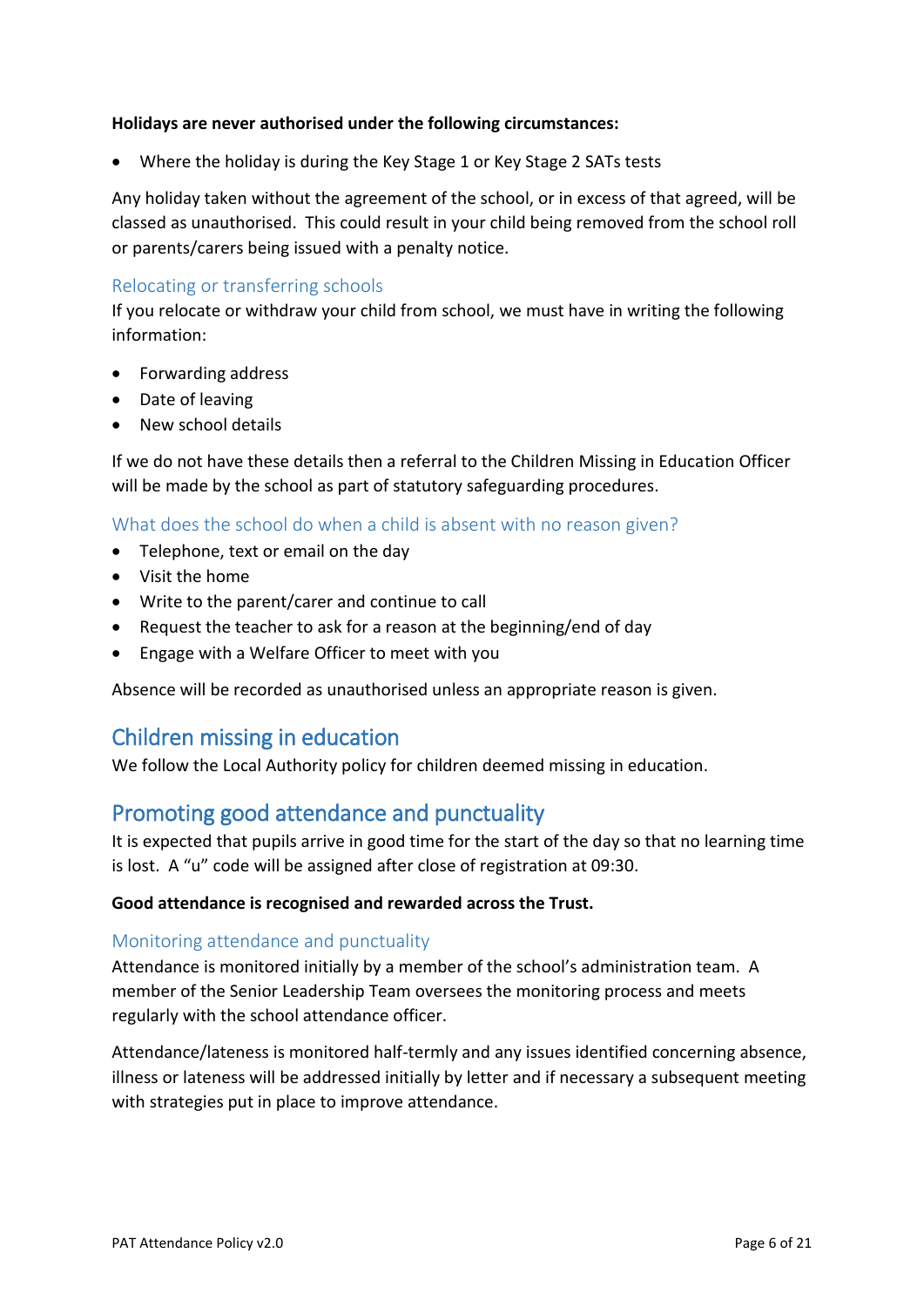The school attendance officer will work with schools and families to address attendance issues. However, if attendance fails to improve, the parents/carers risk legal proceedings being instigated by way of a penalty notice or being brought before the Magistrates Court (Section 444(1) of The Education Act 1996).

# <span id="page-6-0"></span>Elective home education

Parent informs school in writing who will inform the LA. The LA then have a duty to ensure parents are providing a sufficient education. Pupils are removed from the school roll on the day the request is made.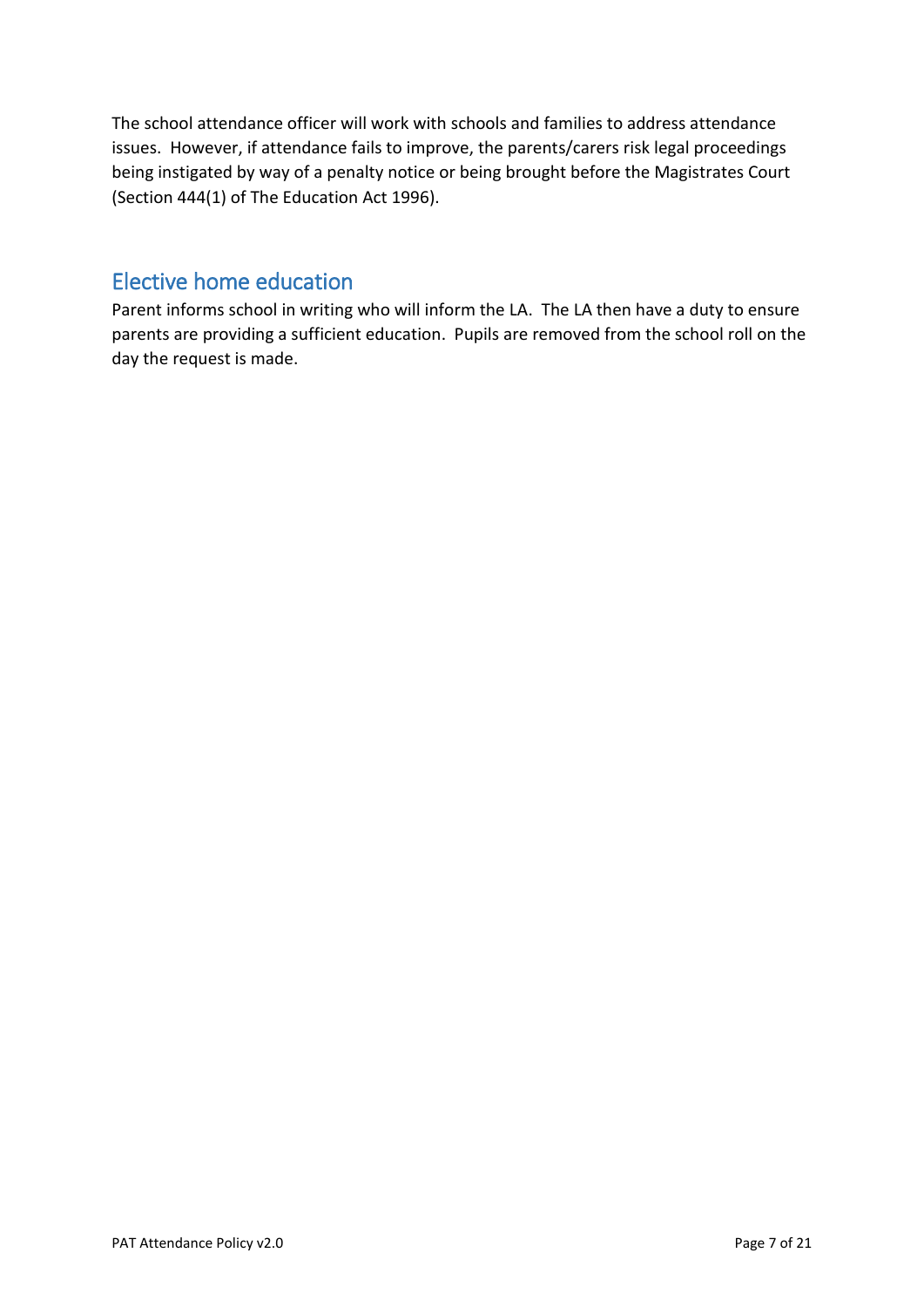**Bradford Children's Services Education Safeguarding Holiday/Leave of Absence in Term Time Penalty Notice Procedures and Guidance**

#### <span id="page-7-0"></span>**Updated September 2019**

**This guidance reflects the changes to the Pupil Registration Regulations which came into force from September 2013**

#### **Contents**

- **A. Introduction**
- **B. DfE Guidance**
- **C. Guidance for Bradford Schools**
- **D. Good Practice**
- **E. Recording the Absence**
- **F. Deletions from the Register**
- **G. Penalty Notices for Unauthorised Leave of Absence**
- **H. Procedure for Requesting a Penalty Notice**
- **I. Prosecution**
- **J. Appendices**

Pro-forma Application for Leave of Absence From School

Pro-forma Penalty Request Form (separately on Bradford Schools Online)

- Appendix 1 Absence request authorised
- Appendix 2 Exceeded the agreed absence Penalty Notice
- Appendix 3 Leave of Absence request not authorised
- Appendix 4 Leave of Absence not authorised following request Penalty Notice
- Appendix 5 Leave of Absence not requested Penalty Notice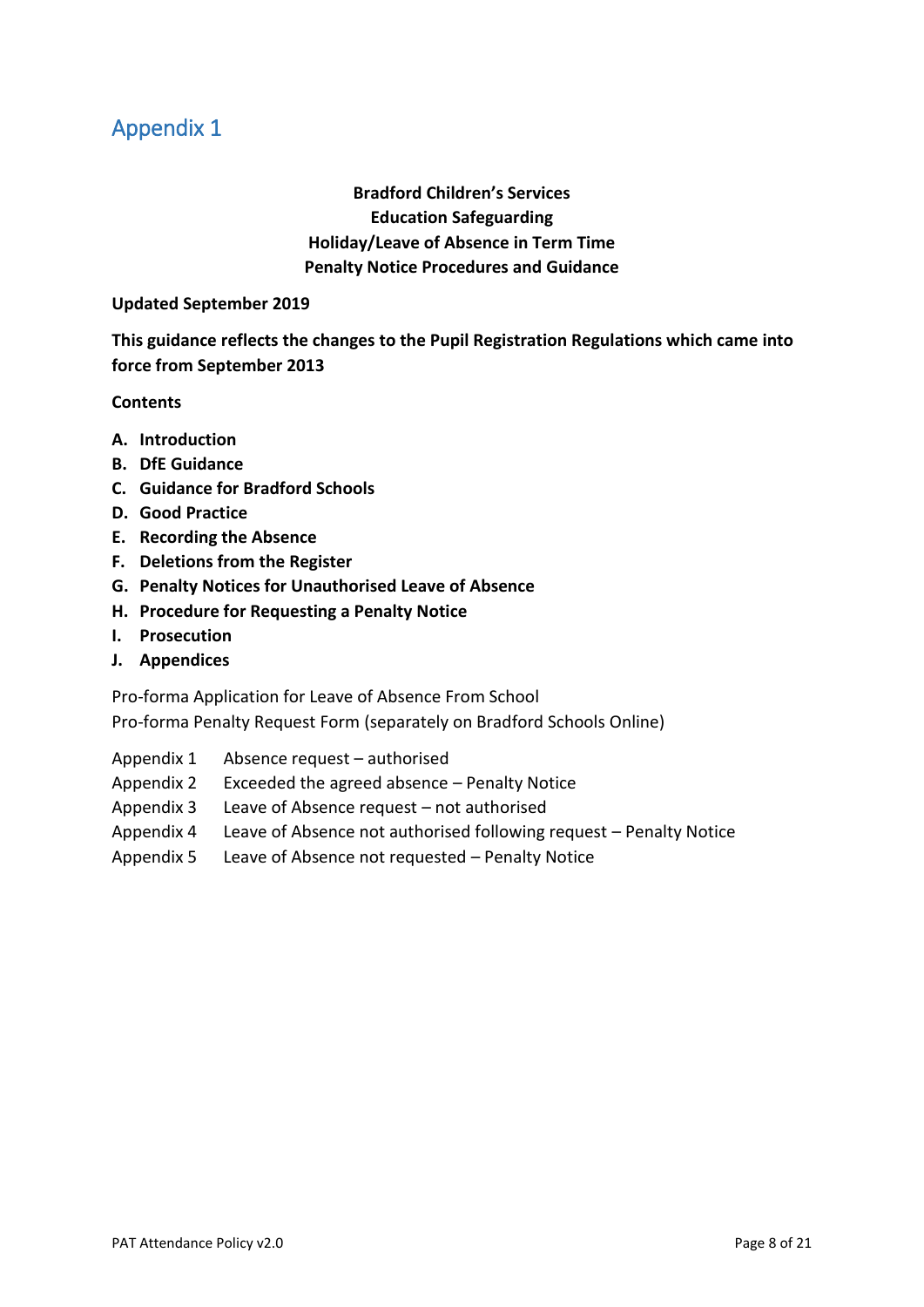# **A Introduction**

It is well recognised that good, consistent attendance at school is crucial to a child or young person's future prospects. Reducing absence from school continues to be a priority both nationally and locally, because missing school damages pupils' attainment levels, disrupts school routines, affects the learning of others and can leave young people vulnerable.

5 million school days were missed nationally during the academic year 2011/2012 due to term time holiday/leave of absence. The Government made changes to legislation affective from September 2013 which affected all schools in the country. This change meant that schools were no longer allowed to authorise any requests for children to be taken out of school for a holiday/leave of absence during term time. This was because the change in legislation only permits absence to be granted in "exceptional circumstances". Where a holiday/leave of absence is taken without the permission of the school, parents can be given a Penalty Notice. Since the changes were introduced in 2013 the rate of absence due to term time holiday/leave of absence decreased by more than one third.

All parents and carers have a legal responsibility to ensure their children receive a suitable education either by regular attendance at school or otherwise. Where parent/carers are not fulfilling this responsibility, the Local Authority has a statutory duty to uphold the rights of children and young people to education. Where necessary, this incudes taking legal action. In order to fulfil our duty to improve children and young people's regular attendance at school, Bradford Children's Services will continue to issue penalty notices in respect of holiday/leave of absence in term time, in line with the (DFE Pupil Registration) (England) Regulations 2006. Penalty Notices give parents an opportunity to avoid prosecution. If a Penalty Notice is paid the parents/carers will not be prosecuted.

This document sets out the procedures for schools to follow where they believe it is appropriate to issue a Penalty Notice for holiday/leave of absence in term time. In respect of general poor or persistent absence please refer to the Prosecution Advice for Schools document found on Bradford Schools Online.

(For help or advice please contact Liz Waite, Bradford Children's Services, Education Safeguarding on 01274 439668/651 or email [elizabeth.waite@bradford.gov.uk\)](mailto:elizabeth.waite@bradford.gov.uk).

# **B DfE Guidance**

From 1 September 2013, the Education (Pupil Registration) (England) Regulations 2006 Amendments to the 2006 regulations remove references to family holiday and extended leave as well as the statutory threshold of ten school days. The amendments make it clear that **Headteachers may NOT grant any leave of absence during term time unless there are exceptional circumstances.** 

• Where family holiday/leave of absence is taken without the permission of the school, parents can be given a Penalty Notice.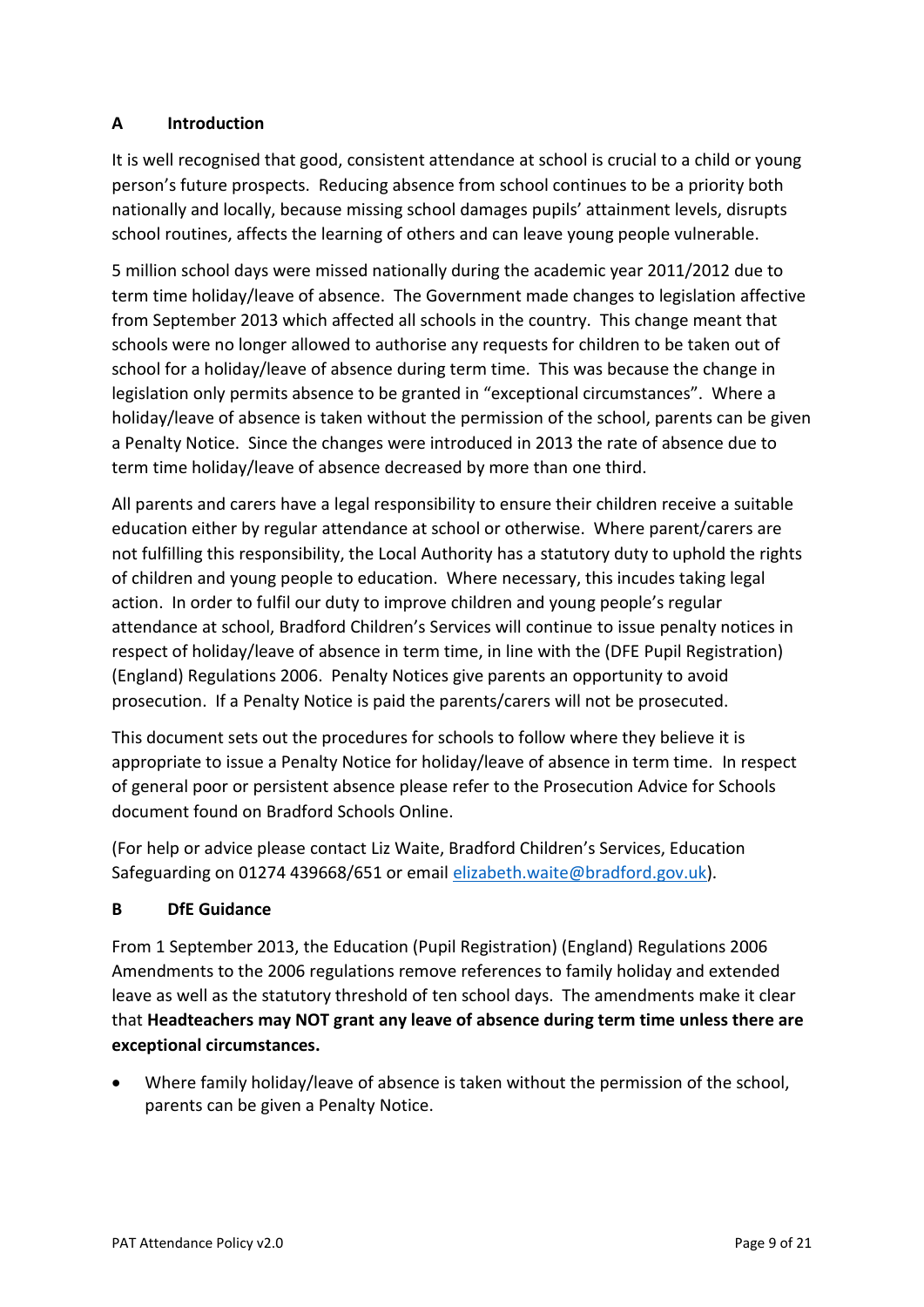Also amended was the payment period for the Penalty Notice, reducing from 42 days to 21 days allowed for payment of £60 and 48 days to 28 days for payment of £120. Penalty Notices are now £60 per parent, per child if paid within 21 days and after this time but within 28 days is £120 and must be paid in full.

Schools should have in place a clear attendance policy that is communicated to all parents which sets out the schools ethos toward holiday/leave of absence in term time. The policy should give clear guidance to parents on how they should apply for permission for holiday/leave of absence in term time. The policy should also inform parents of the possible consequences of taking their children out of school without first seeking permission or if they take children out of school after permission has been denied or more days than have been agreed are taken.

It is for Headteachers to determine if the requests for leave of absence are reasonable. Each request should be judged on a case by case basis, and it is expected that Headteachers will use their discretion sparingly. Headteachers should not confine their discretion by applying policies (for example, blanket bans) which prevent assessment of each application on its individual merits.

If a child fails to return after the agreed date or after 20 school days if the leave of absence was not agreed by the school, please refer to the Children Missing Education guidance on Bradford Schools Online.

In a small number of cases schools could have concerns about a pupil's welfare, such as that the pupil will be **forced into marriage** whilst abroad. In such cases, the school should follow agreed Child Protection procedures.

# **C Guidance for Bradford Schools**

Our guidance is that children should not be absent from school for the purpose of a holiday. Headteachers may NOT grant any leave of absence during term time unless there are 'exceptional circumstances'.

It is for school to determine what is deemed to be an exceptional circumstance. The council is not responsible for making the decision to authorise an absence, this is a matter for schools to decide. However it is expected that Headteachers will use their discretion sparingly and applied consistently and equitably. Schools can develop their own policies on an individual basis or in groups.

Parents should always make contact with their child's school directly to discuss their individual circumstances.

Each request should be judged on a case by case basis. Headteachers should not confine their discretion by applying policies (for example, blanket bans) which prevent assessment of each application on its individual merits.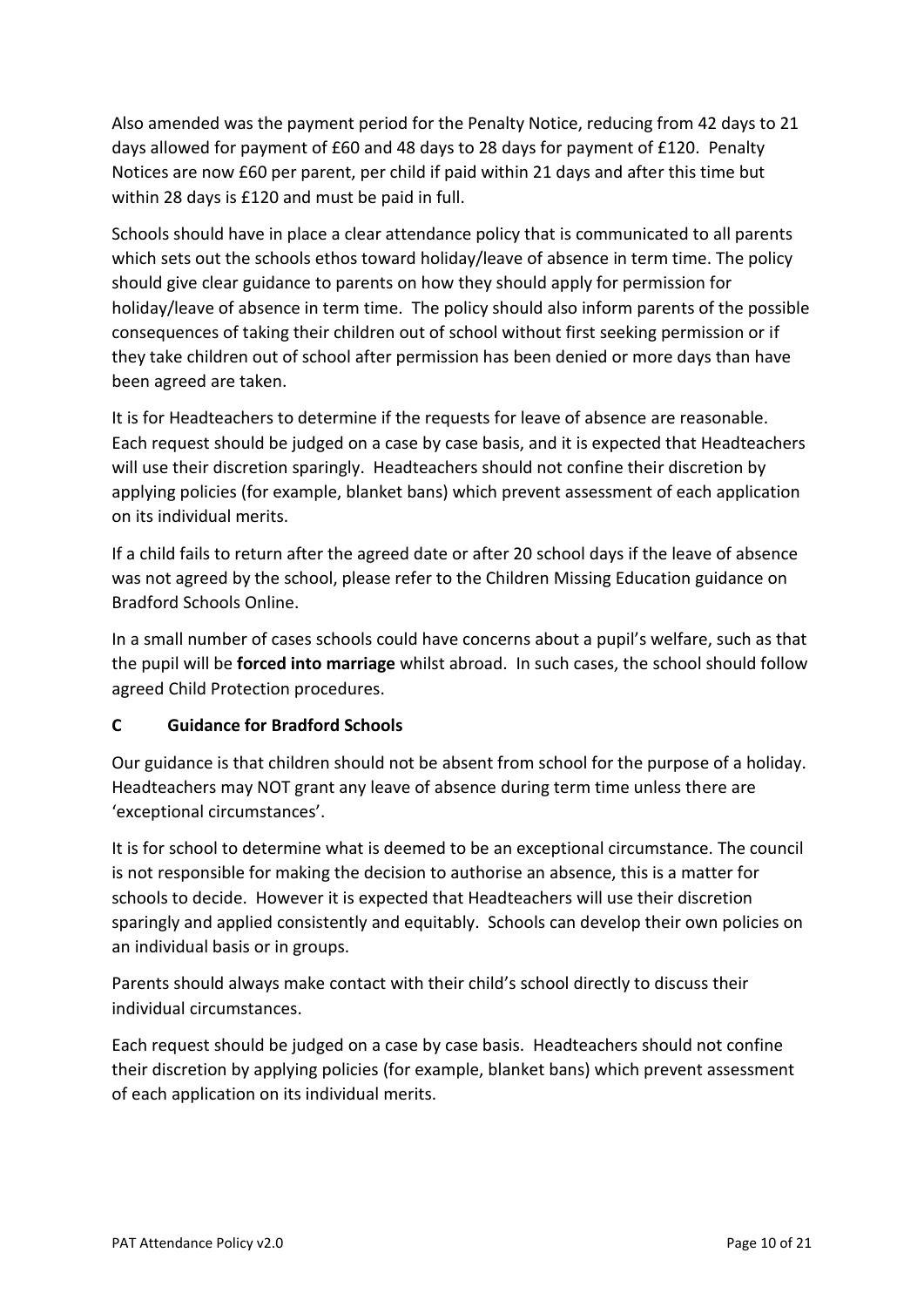# **D Good Practice**

In line with DfE guidance, it is good practice to respond to all requests for holiday/leave of absence in writing, giving the reasons for the decision.

It is particularly important that letters approving a request clearly state:

- The expected date of return;
- That the parents are expected to contact the school if anything delays in the pupil returning to school when expected;
- The action that will be taken if the pupil fails to return when expected.

See example letters Appendix 1 & 2.

Similarly, a letter refusing a request should explain the reasons for the refusal and what action will be taken if the parents ignore the refusal and keep their child away from school. See example letters Appendix 3 & 4.

Should the parent remove the child from school for a period of absence without prior permission, the school should also put this in writing, explaining the consequences of doing so. See example letter Appendix 5.

#### **E Recording the Absence**

- H Family holiday/leave of absence (agreed)
- G Family holiday/leave of absence (not agreed or days in excess of agreement)

#### **F Deletions from the Register**

If a child fails to return after the agreed date or after 20 school days if the leave of absence was not agreed by the school, please refer to the Children Missing Education guidance on Bradford Schools Online.

In a small number of cases schools could have concerns about a pupil's welfare, such as that the pupil will be **forced into marriage** whilst abroad. In such cases, the school should follow agreed Child Protection procedures.

#### **G Penalty Notices for Holidays/Leave of Absence**

DfE's "*Advice on School Attendance*" – April 2013 states that all Penalty Notices must be issued in accordance with the Local Code of Conduct.

Under the Code, all Bradford schools are required to have a written school attendance policy which includes:

- The school policy in relation to holiday/leave of absence in term time.
- The information required from parents requesting leave of absence during term time.
- The sanctions to be used if agreements are not kept this could include requesting a Penalty Notice to be issued.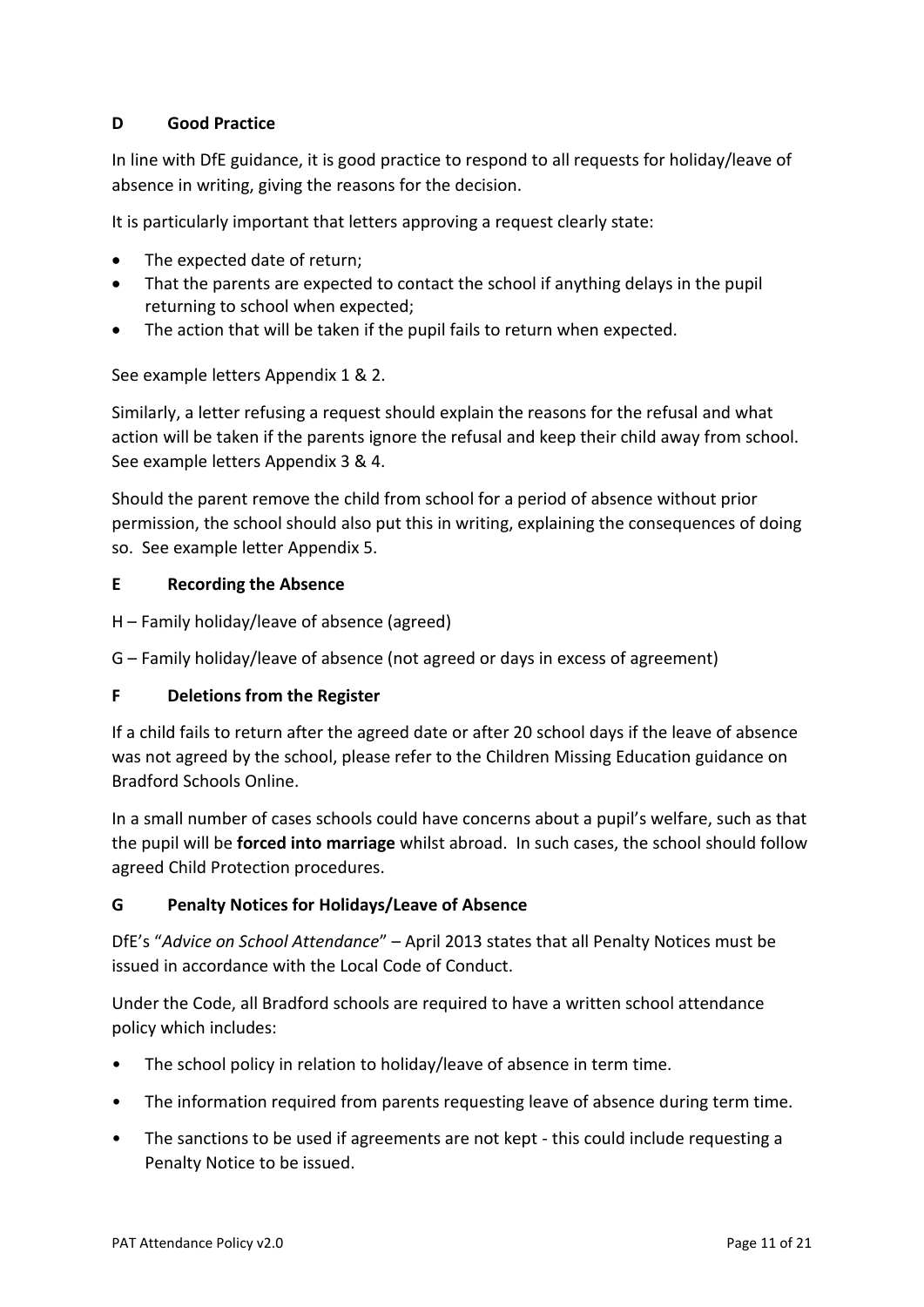A summary of the school's policy on holiday/leave of absence must be included in the school brochure/prospectus and is recommended that parents should be reminded annually of the policy and of the procedure to request holiday/leave of absence in term time.

Under the Code, Penalty Notices may be issued if:

- The parents have not sought permission from the Headteacher before taking their child out of school for a period of absence in term time.
- The Headteacher has refused the request but the absence occurs anyway.
- When a pupil has not returned to school by the agreed date with no satisfactory explanation.

#### **AND**

- The child is of compulsory school age. Children become compulsory school age the term after their 5th birthday and until the last Friday in June of the academic year their 16th birthday falls.
- Where the absence has been recorded by the school as unauthorised in the attendance register on at least 10 sessions of G codes (5 school days).
- Penalty Notices will not be issued for unauthorised leave of absence with less than 10 sessions (5 days) of G codes.
- Penalty Notices cannot be issued if the parents are known to be out of the country.

#### **H Procedure for Requesting a Penalty Notice**

(In respect of general poor or persistent absence please refer to the Prosecution Advice for Schools document found on Bradford Schools Online)

Please note that Penalty Notices are issued per parent, per child and are issued in line with Bradford's Local Code of Conduct, that quotes a 6 school week period in which the unauthorised absence occurred and the amount of sessions missed (1/2 days). To pursue prosecution for Penalty Notices that go unpaid the courts requirements are that cases must be lodged within 6 months of the first day of the 6 week period which covers the unauthorised of absence. Therefore please send your requests as soon as possible after the child returns to school. If the child returns mid-week please provide attendance data for the full week. This excludes September/October absences, please do not submit your requests until 6 weeks of attendance data can be provided.

Definition of a Parent:

- All natural parents, whether they are married or not.
- Any person who, although they are not a natural parent, has parental responsibility (as defined in the Children Act 1989) for a child or young person.
- Any person who, although not a natural parent, has care of a child or young person and with whom the child lives and who looks after a child, irrespective of their relationship to the child.

A Penalty Notice can only be issued to a parent who is an individual. Where a child is in the care of the Local Authority or other agency, a Penalty Notice cannot be issued.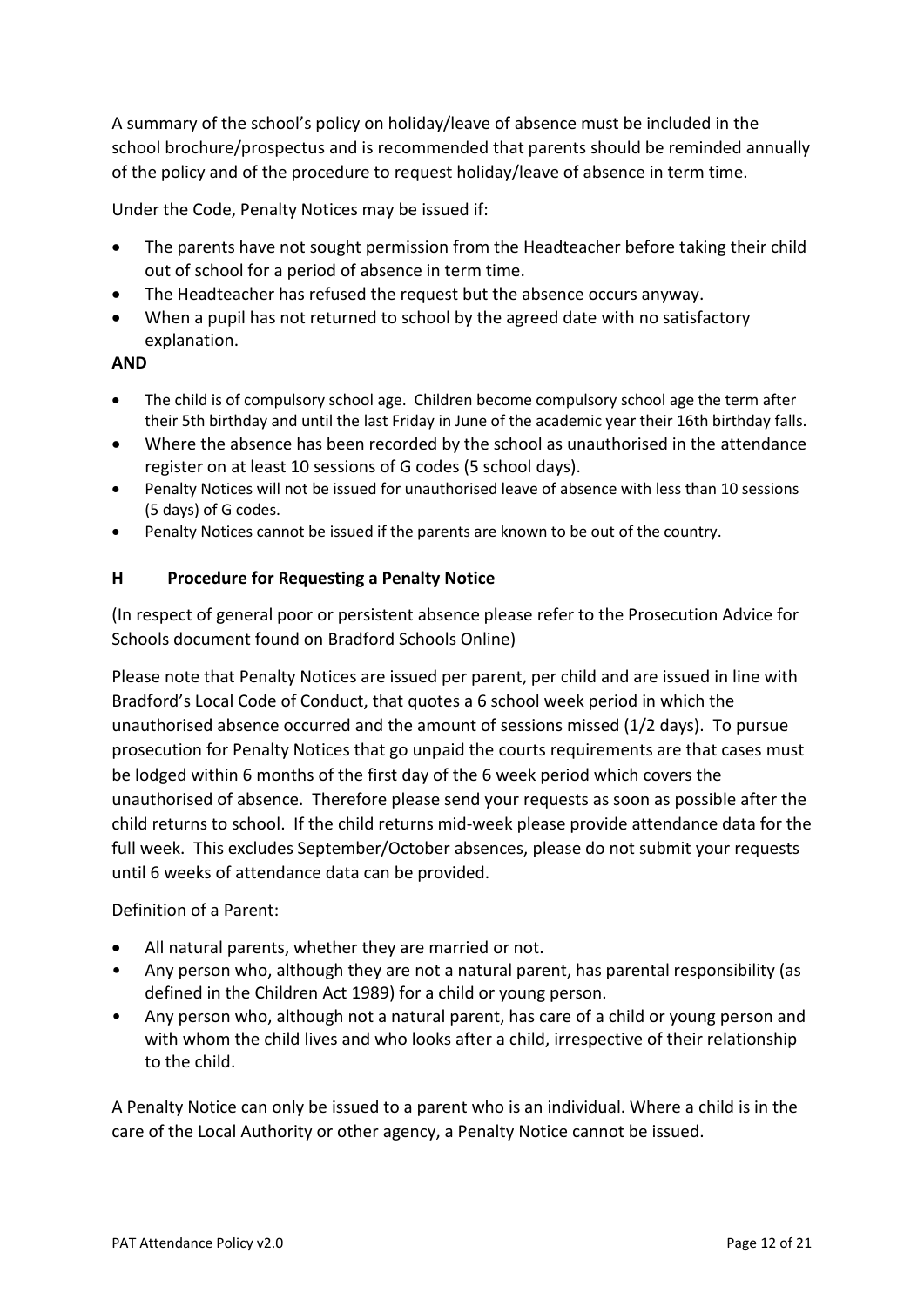It has been necessary to withdraw a number of Penalty Notices when it has come to light that one parent does not reside at the child's address and was not aware of the child's absence and was out of their control. If it is the absent parent that removes the child from school we would generally issue Penalty Notices to both parents, as both parents have parental responsibility. In these cases we will require both addresses.

Pro-forma document for requesting a Penalty Notice is available on Bradford Schools Online. Please complete the Penalty Notice Request and submit with the following:

- Provide parent/carer's names in full (this is a legal requirement).
- An attendance certificate recorded with at least 10 G codes over a 6 school week period. Please note requests for absence in the September cannot be submitted until the Autumn break or when 6 weeks of attendance data is available. Excluding September absences please submit requests as soon as possible after the child has returned to school. If the child returns mid-week please provide attendance data for the full week.
- A copy of the leave request form (if applicable).
- A dated letter sent to the parent/carer advising that the holiday/leave of absence request had been refused (if applicable).
- A dated letter to the parent/carer advising that school is now referring the matter to Bradford Children's Services for a Penalty Notice to be issued to both parents, of each child.

Please note that Bradford Children's Services require copies of such letters as they will be used as evidence that the parents were fully aware of the consequences and that the absence has been recorded as unauthorised.

Bradford Children's Services will have the final decision as to whether or not a Penalty Notice will be issued. If the decision is not to issue a Penalty Notice, the school will be informed.

# **I Prosecution**

Should the Penalty Notice go unpaid the school will be notified by receiving a copy of the parent's letter advising the notice has gone unpaid and we are now preparing the case for court. Bradford Children's Services will review the case for prosecution via the Single Justice Procedure system. In the event of a not guilty plea is made, the case will be set aside for a case management hearing in the Magistrate's court. Bradford Children's Services will send school the following templates to complete for court:

# **Statement of Witness**

This is a pro-forma witness statement and will be presented in the Magistrates court. The statement only needs to be brief – confirming that the holiday/leave of absence was not authorised or that the child did not return by the due date and that parents were aware of the consequences of taking unauthorised leave. The 'Statement of Witness' should be completed by the Headteacher or an Attendance Officer.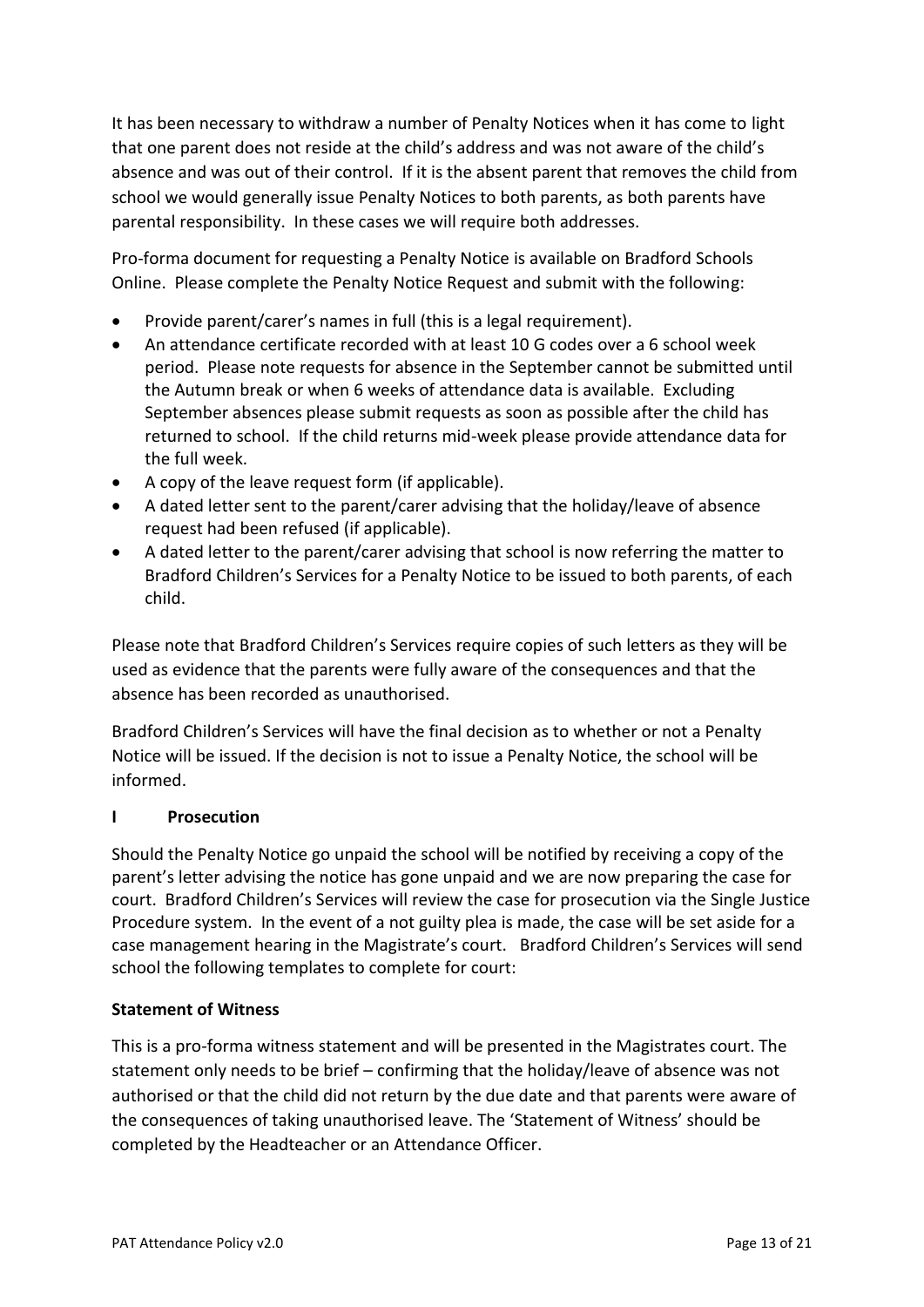### **Headteacher's Certificate of Attendance**

An extract from the school's attendance register and will give details of the child's attendance over a 6 school week period which includes the unauthorised holiday/leave of absence. Please note a Headteacher's Certificate must be completed for each child.

The school may also need to provide copies of:

- The school's attendance policy including the procedures in relation to holiday/leave of absence in term time.
- Communications sent to all parents regarding holiday/leave of absence in term time ie Newsletters.

The case will be heard in the Magistrates Court following the receipt of the completed Statement of Witness and Headteachers Certificate of Attendance.

The school will be informed of the outcome of the prosecution.

### **J Appendices**

- Pro-forma Application for Leave of Absence from School
- Pro-forma Penalty Request Form (separately on Bradford Schools Online)
- Appendix 1 Absence request authorised
- Appendix 2 Exceeded the agreed absence Penalty Notice
- Appendix 3 Leave of Absence request not authorised
- Appendix 4 Leave of Absence not authorised following request Penalty Notice
- Appendix 5 Leave of Absence not requested Penalty Notice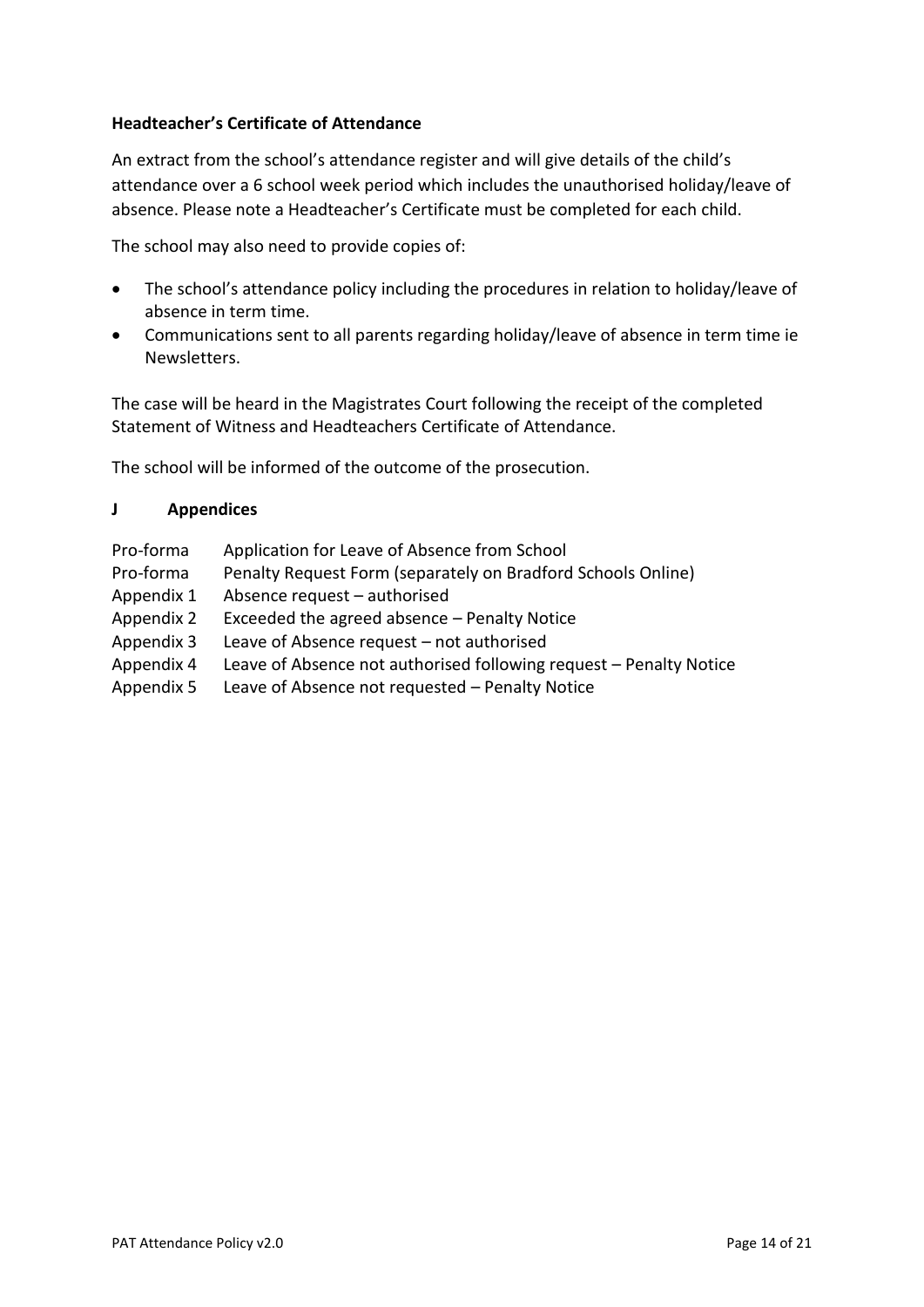# APPLICATION FOR LEAVE OF ABSENCE FROM SCHOOL

Name of School …………………………………………. DfE No. ……………………

Pupils attend school for a maximum of 190 days each academic year. Full attendance is vital for your child's educational progress. Bradford Council expects all parents/guardians to ensure that their children attend school whenever possible. Absences due to holidays or leave of absence taken during term time can seriously impact on a pupil's academic attainment. **A period of leave of absence which is not authorised by the school could result in a Fixed Penalty Notice of £60 per parent, per child being issued by Bradford Children's Services and your child losing their place at school**.

If you wish to apply for your child to be absent from school, please complete this form and return it to school at least two weeks before the intended departure. Thank you.

| Surname of child                                            | First name                 |      |
|-------------------------------------------------------------|----------------------------|------|
| Date of birth                                               | Class                      |      |
| Surname of                                                  | First name of              |      |
| parent/guardian                                             | parent/guardian            |      |
| Address of child                                            |                            |      |
| Postcode                                                    | Telephone number           |      |
| Reason for absence                                          |                            |      |
| Length of absence applied<br>for (number of school<br>days) | Destination                |      |
| Date of departure                                           | Date due back in<br>school |      |
| Emergency telephone contact in the Bradford district        |                            |      |
| Parent's/guardian's<br>signature                            |                            | Date |

#### **PARENTS' SECTION**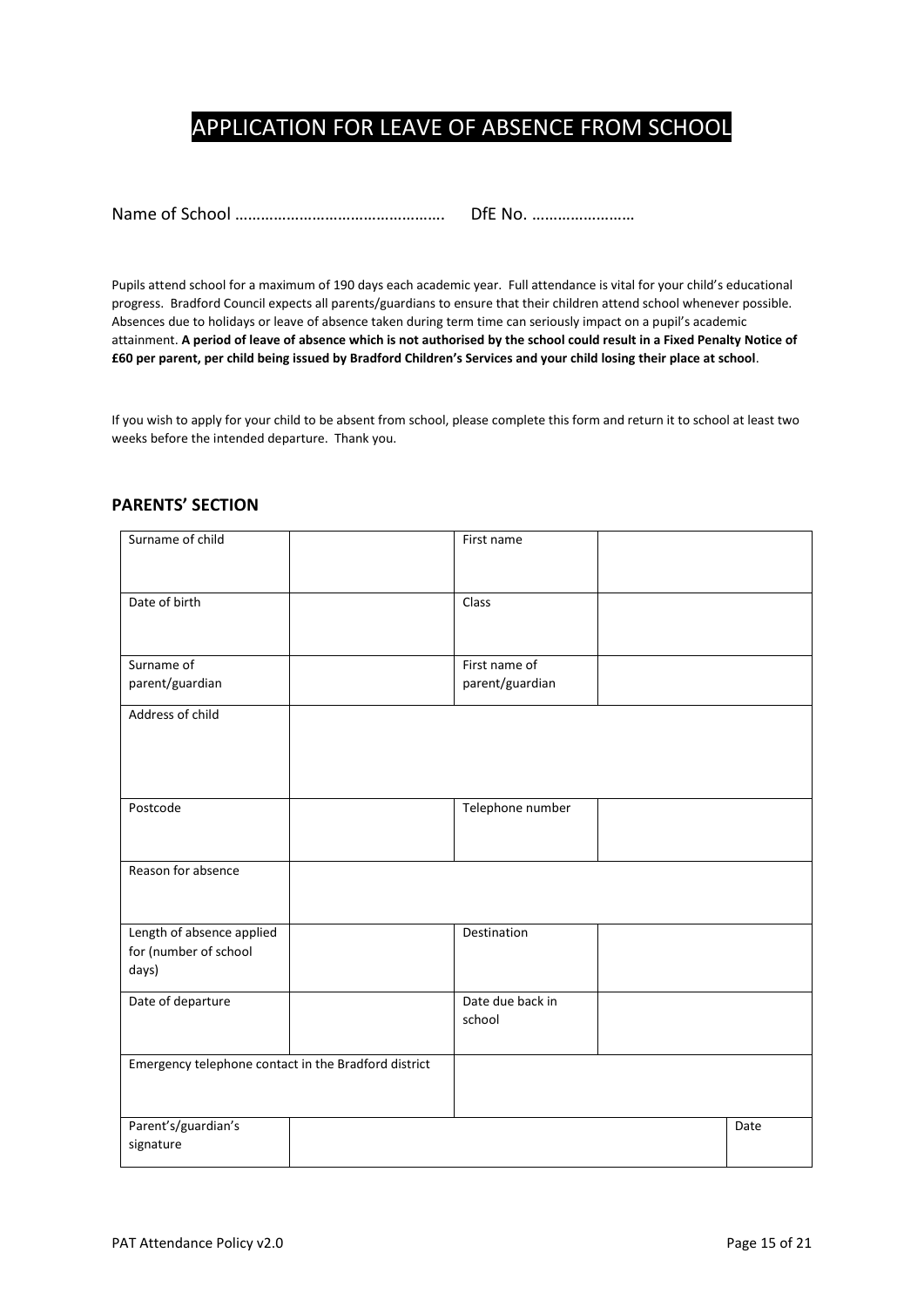#### **SCHOOL'S SECTION**

| Date of meeting with                       |        |                     | Headteacher's |                   |             |             |  | Date   |  |
|--------------------------------------------|--------|---------------------|---------------|-------------------|-------------|-------------|--|--------|--|
| parent/s                                   |        |                     | signature     |                   |             |             |  |        |  |
| <b>Extended leave</b>                      |        |                     | Approved for  |                   | School days |             |  |        |  |
|                                            |        | Not approved for    |               |                   | School days |             |  |        |  |
| Ethnic origin of child                     |        | White               |               | Pakistani         |             | Bangladeshi |  | Indian |  |
| Chinese                                    |        | Black-<br>Caribbean |               | Black-<br>African |             | Black-other |  | Other  |  |
| Gender of<br>child                         | Female |                     | Male          |                   |             |             |  |        |  |
| Number of previous<br>applications granted |        |                     |               |                   |             |             |  |        |  |
| Please give details                        |        |                     |               |                   |             |             |  |        |  |

#### **Please Retain for School Records**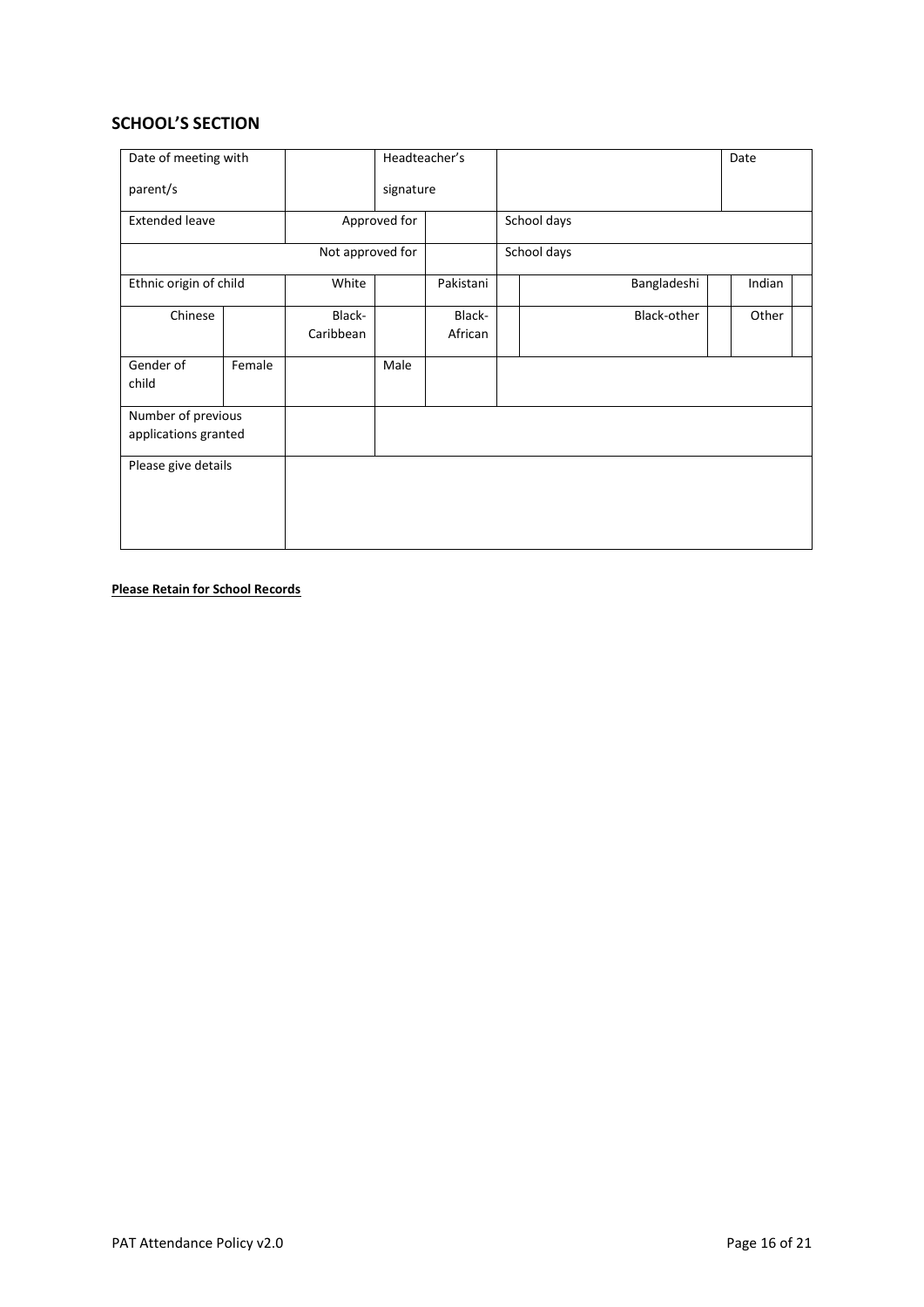Ref:

Parent Address Date Dear (Parent)

# **Re: Leave of Absence Request - (Child's/Children's name)**

Following your recent request for (child's/children's name) to be allowed term time leave, I must point out that the school strongly discourages any leave of absence during term time because of the impact on education and social progress.

I am writing to confirm that I have authorised this planned absence for days from to to by the Wever, if the leave of absence exceeds the agreed dates the state in the state of absence exceeds the agreed dates the absence may be recorded as unauthorised and a Penalty Notice may be issued. You are expected to contact the school if anything delays the pupil returning to school when expected.

I must also draw your attention to the school's attendance policy. This makes it clear that if a period of absence is taken in term time which has **not** been authorised, a Penalty Notice will be issued.

The Penalty Notice will be issued by Bradford Children's Services **to each parent and for each child.** Payment is **£60 payable in full within 21 days (part payments will not be accepted).** After 21 days the Penalty Notice increases to £120 each and must be paid within 28 days of issue to avoid court action.

Failure to pay the Penalty Notice will result in Bradford Children's Services starting legal proceedings against you for the offence of failing to ensure your child's regular attendance at school, where you will be subject to a fine of up to £1,000 and costs of £150.

Yours sincerely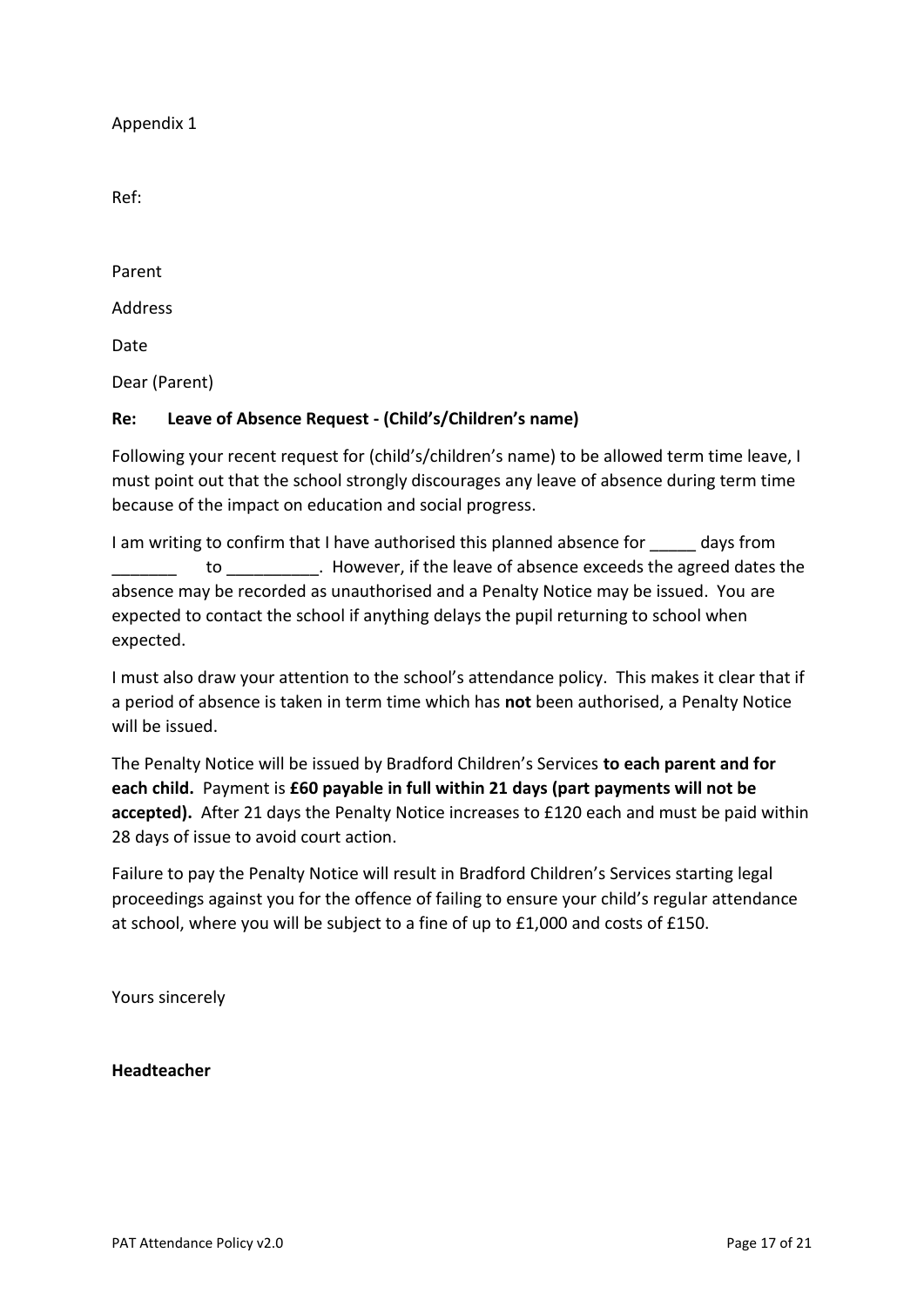Ref: Parent Address

Dear (Parent)

### **Re: Leave of Absence in Term Time**

It has come to my attention that (child's name) did not return from the authorised leave of absence by the agreed date. This means that \_\_\_\_\_\_ days of this absence have been recorded as unauthorised.

You were informed that if the leave of absence exceeded the agreed dates the absence would be recorded as unauthorised and a Penalty Notice will be issued. Therefore the school is now referring the matter to Bradford Children's Services.

The Penalty Notice will be issued by Bradford Children's Services **to each parent and for each child.** Payment is **£60 payable in full within 21 days (part payments will not be accepted).** After 21 days the Penalty Notice increases to £120 each and must be paid within 28 days of issue to avoid court action.

Failure to pay the Penalty Notice will result in Bradford Children's Services starting legal proceedings against you for the offence of failing to ensure your child's regular attendance at school, where you will be subject to a fine of up to £1,000 and costs of £150.

Yours sincerely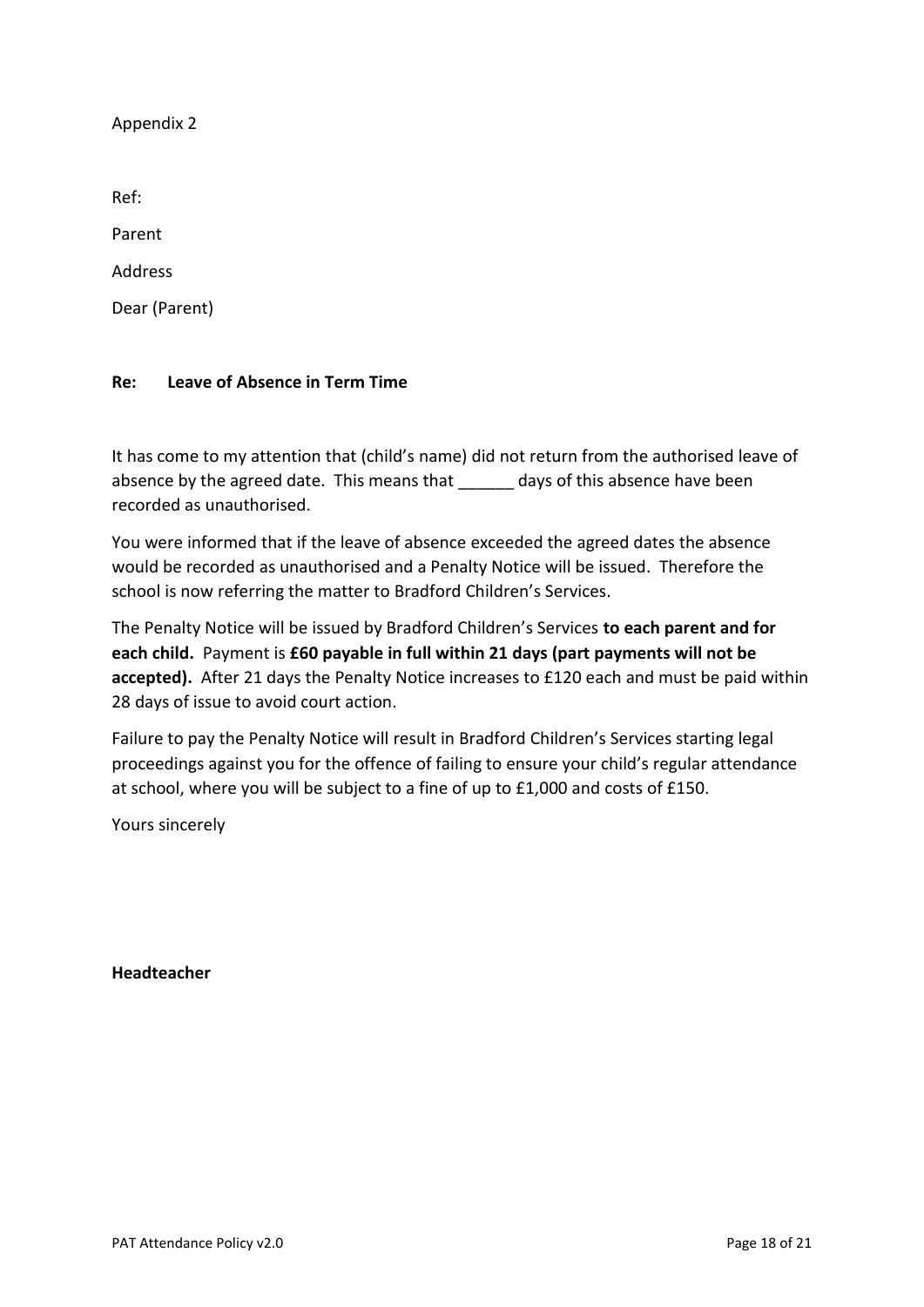Ref:

Parent

Address

Date

Dear (parent)

# **Re: Leave of Absence Request - (child's/children's name)**

Following your recent request for (child's/children's name) to be allowed leave in term time, I regret that I am unable to authorise this absence. My reasons are as follows:

- •
- 
- •
- •

Should you however choose to take the leave of absence, the school's attendance policy makes it clear that if a period of absence is taken in term time which has **not** been authorised, the school will arrange for a Penalty Notice to be issued against you.

The Penalty Notice will be issued by Bradford Children's Services **to each parent and for each child.** Payment is **£60 payable in full within 21 days (part payments will not be accepted).** After 21 days the Penalty Notice increases to £120 each and must be paid within 28 days of issue to avoid court action.

Failure to pay the Penalty Notice will result in Bradford Children's Services starting legal proceedings against you for the offence of failing to ensure your child's regular attendance at school, where you will be subject to a fine of up to £1,000 and costs of £150.

Yours sincerely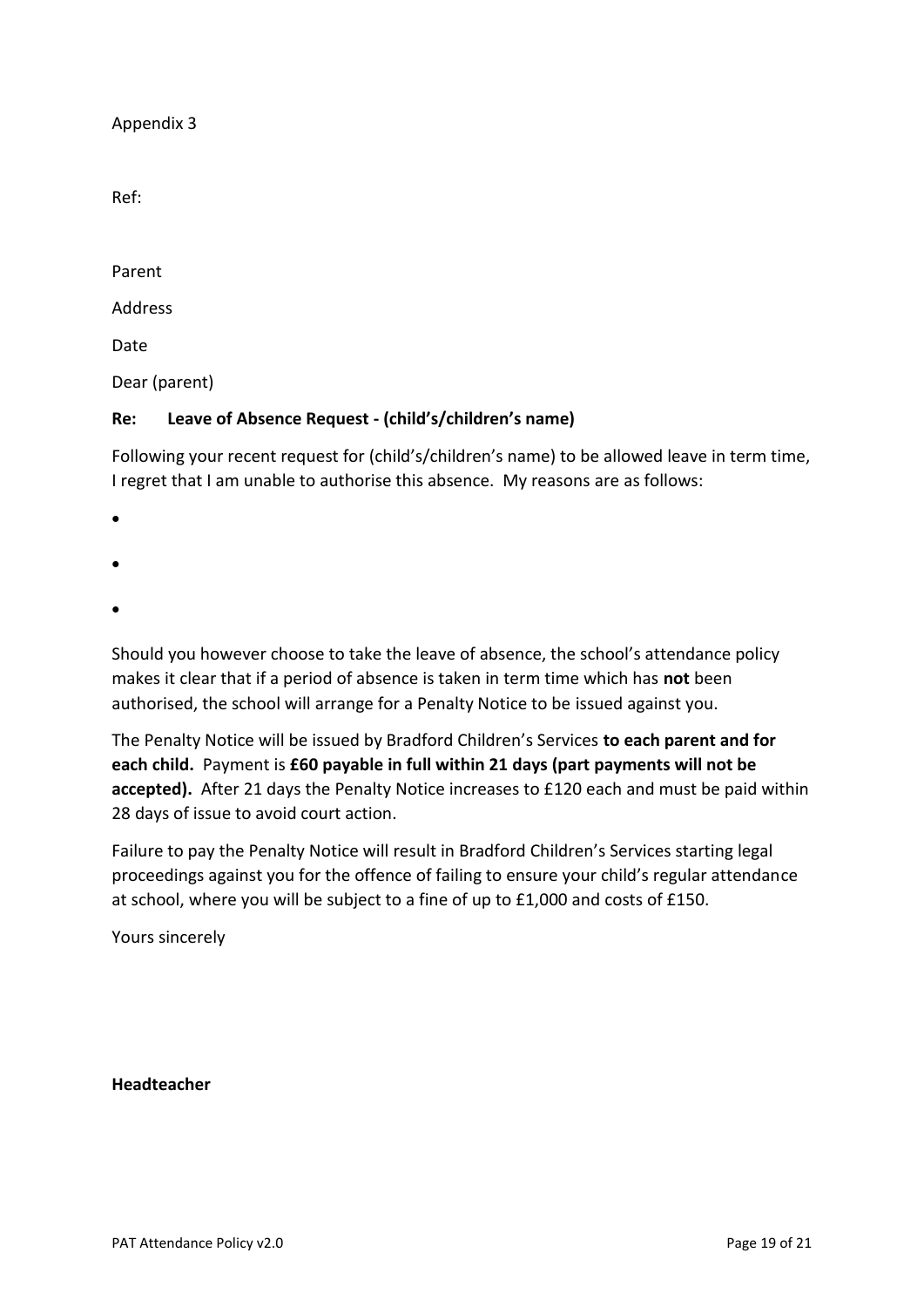| Appendix 4    |
|---------------|
| Ref:          |
| Parent        |
| Address       |
| Date          |
| Dear (Parent) |
|               |

### **Re: Penalty Notice for Term Time Leave**

It has come to my attention that (child's name) has taken days leave of absence from to the straight of absence was not authorised by the school.

Although you requested permission for leave of absence, it was not granted.

You were informed that should you choose to take the leave of absence, the school's attendance policy makes it clear that if a period of absence is taken in term time which has **not** been authorised, a Penalty Notice will be issued against you. Therefore the school is now referring the matter to Bradford Children's Services.

The Penalty Notice will be issued by Bradford Children's Services **to each parent and for each child.** Payment is **£60 payable in full within 21 days (part payments will not be accepted).** After 21 days the Penalty Notice increases to £120 each and must be paid within 28 days of issue to avoid court action.

Failure to pay the Penalty Notice will result in Bradford Children's Services starting legal proceedings against you for the offence of failing to ensure your child's regular attendance at school, where you will be subject to a fine of up to £1,000 and costs of £150.

Yours sincerely